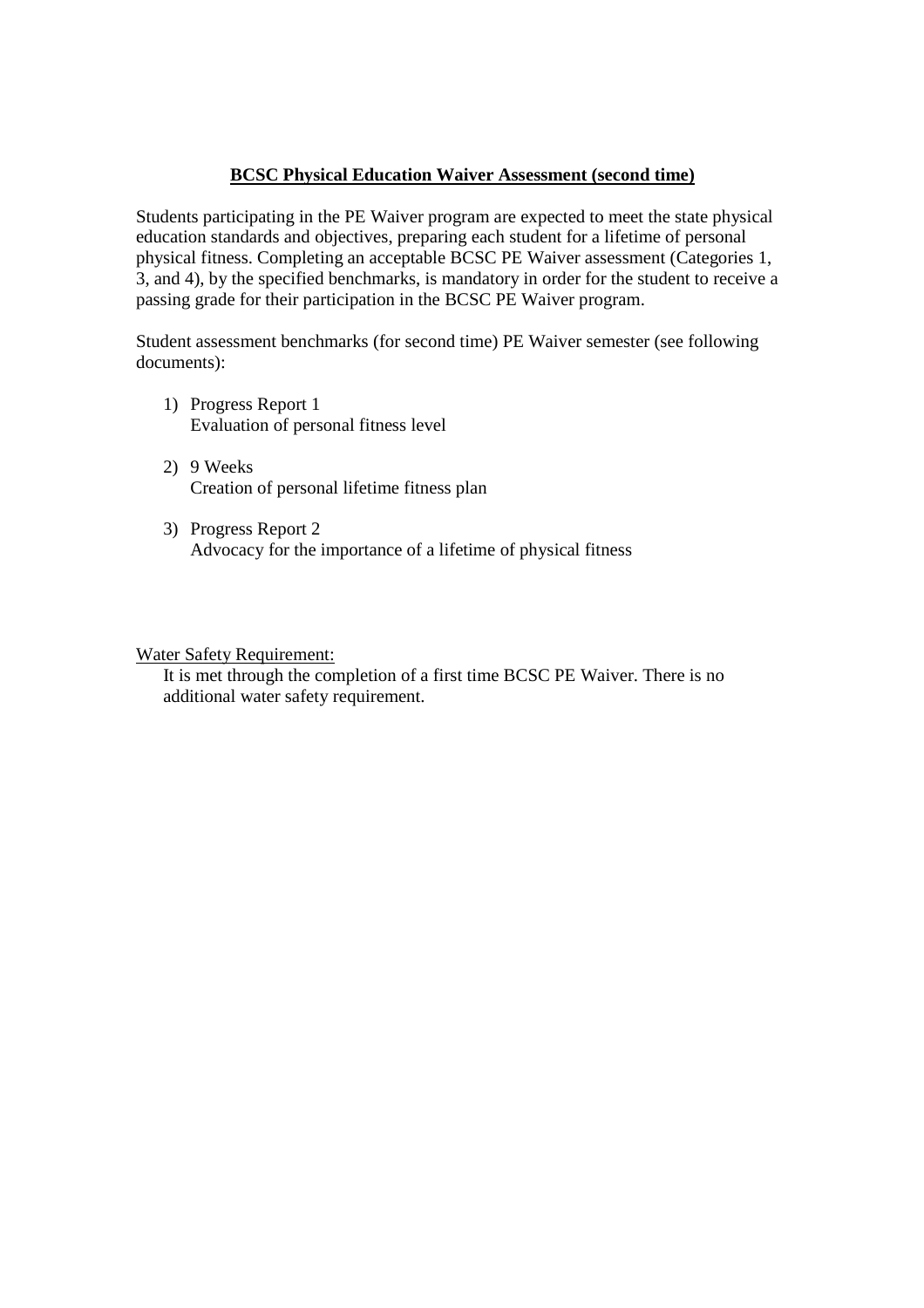### **Standard 1**

### **Motor Skills and Movement Patterns**

Students demonstrate competency in motor skills and movement patterns needed to perform a variety of physical activities.

#### **Standard 2**

# **Movement Concepts**

Students demonstrate an understanding of movement concepts, principles, strategies, and tactics as they apply to the learning and performance of physical activities.

## **Standard 3**

# **Physical Activity**

Students participate regularly in physical activity.

#### **Standard 4**

### H**ealth-Enhancing Physical Fitness**

Students achieve and maintain a health-enhancing level of physical fitness.

# **Standard 5**

### **Responsible Personal and Social Behavior**

 Students exhibit responsible personal and social behavior that respects self and others in physical activity settings.

#### **Standard 6**

#### **Value of Physical Activity**

 Students value physical activity for health, enjoyment, challenge, self-expression, and/or social interaction.